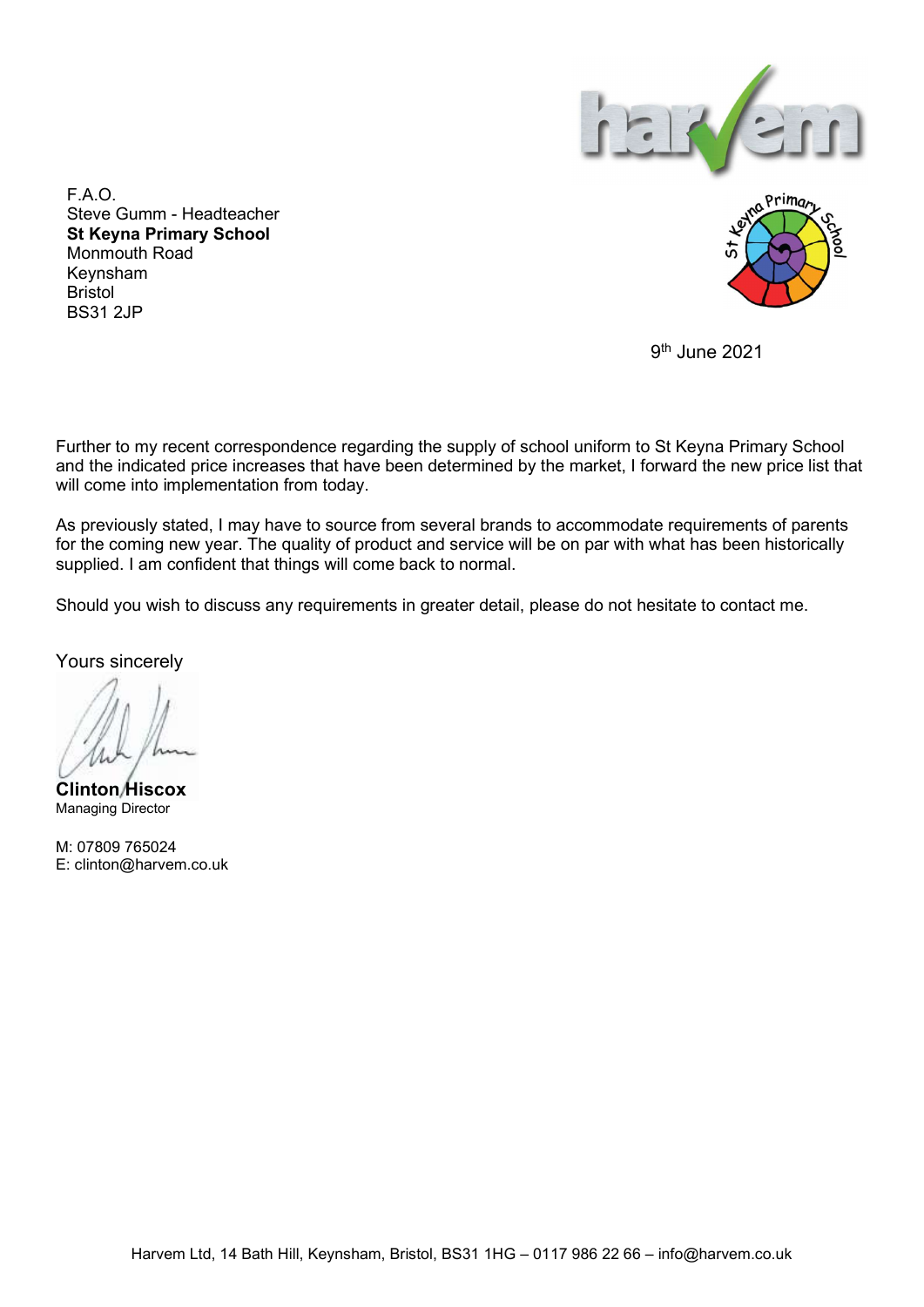



## St Keyna Uniform:

Sweatshirt - AGE 3-11 £10.50 - Junior 12-13 £11.50 Cardigan Sweatshirt - AGE 3-12 £12.00 - Junior 13 £13.00 Polo Shirt – AGE 3-12 £8.50 – Junior 13 £9.50 Book Bag: £8.00